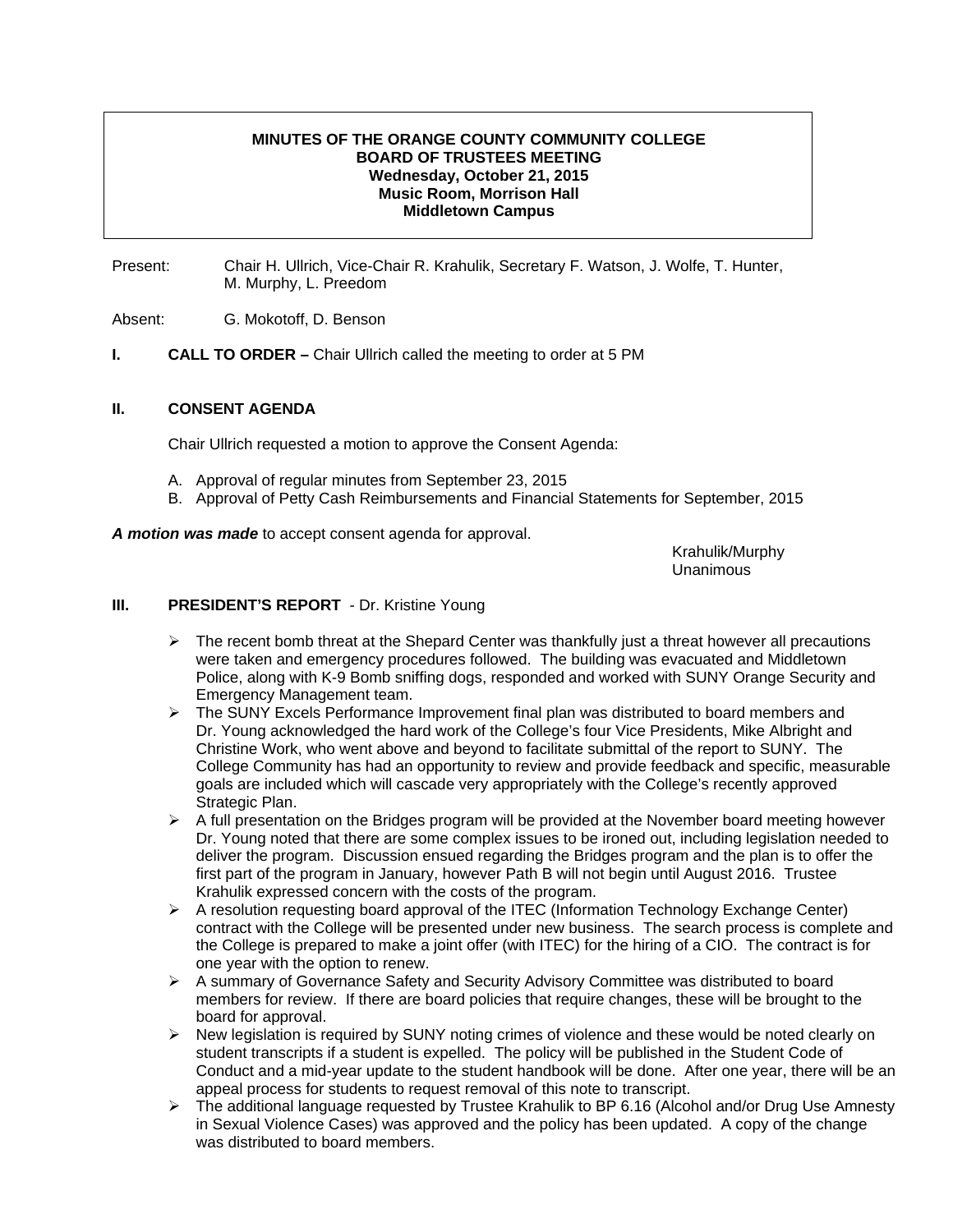### Board Minutes – October 21, 2015 – Page 2

 $\triangleright$  Enrollment appears to be down by 1.6% in total headcount however the number will most likely be lower once CCHS students have been registered.

## **IV. REPORT OF THE COLLEGE GOVERNANCE SYSTEM –** Michelle Tubbs

- ¾ The Executive Committee of Governance sent a recommendation to President Young and VPAA Moegenburg on behalf of the College Assembly requesting that for all subsequent academic years, and if possible this academic year, there be at least a 3 day period between the end of final exams and when grades are due to the Registrar.
- $\triangleright$  Executive Committee just administered a survey to the College community regarding the academic calendar. Executive Committee will utilize the responses to this survey to guide discussions at our next Assembly meeting, in order to provide the Administration and the Academic Master Planning Steering Committee input and feedback related to the academic calendar.
- ¾ The College's Faculty Council of Community Colleges (FCCC) delegate, Diane Bliss, attended the FCCC Fall Plenary meeting October 15<sup>th</sup> through October 17<sup>th</sup>, hosted by Rockland Community College. She will be sharing what she learned from attending the Plenary at the October 26<sup>th</sup> Assembly meeting.
- $\triangleright$  At the September 28<sup>th</sup> Assembly meeting, Katie Sinsabaugh (faculty member in the Education Dept) was elected to serve as the campus's FCCC Alternate Delegate for the 2015-2016 academic year.

# **V. REPORT OF THE STUDENT TRUSTEE –** Lawrence Preedom

- ¾ Veterans Club Student Newsletter went out on 14 October
- ¾ Student Senate Officers:

# Middletown:

Irina Negru – President Kyle McNeil – Vice President Kait Van Dalen – Treasurer Brianna Rojas – Secretary

Newburgh: Zabrina Mercado – President Monserrat C. Herrera – Vice President Jennifer Gutierrez – Treasurer Zipphora Z. Rutty – Secretary

- $\triangleright$  Senate bonding night will be on a Friday (TBD)
- ¾ Both Student Senates are working on Shuttle bus between campuses issue
	- o Students presented petition to get more shuttle runs and extended hours
		- o Petition initiated by students not Senate
	- o Both Senates are working on more information
- $\triangleright$  Meeting scheduled with Vinnie Cazzetta
	- o Both Senate Presidents and Student Trustee will attend for orientation

### **VI. OLD BUSINESS:** N/A

### **VII. NEW BUSINESS:**

At this time, Tenee Casaccio of JMZ Architects provided a "refresher" presentation of the Facilities Master Plan, which was presented to the board in June. A discussion ensued regarding the 10 year plan and implementation of the projects outlined. Trustee Krahulik expressed concerns about the plan's feasibility with current operating cost issues at the College.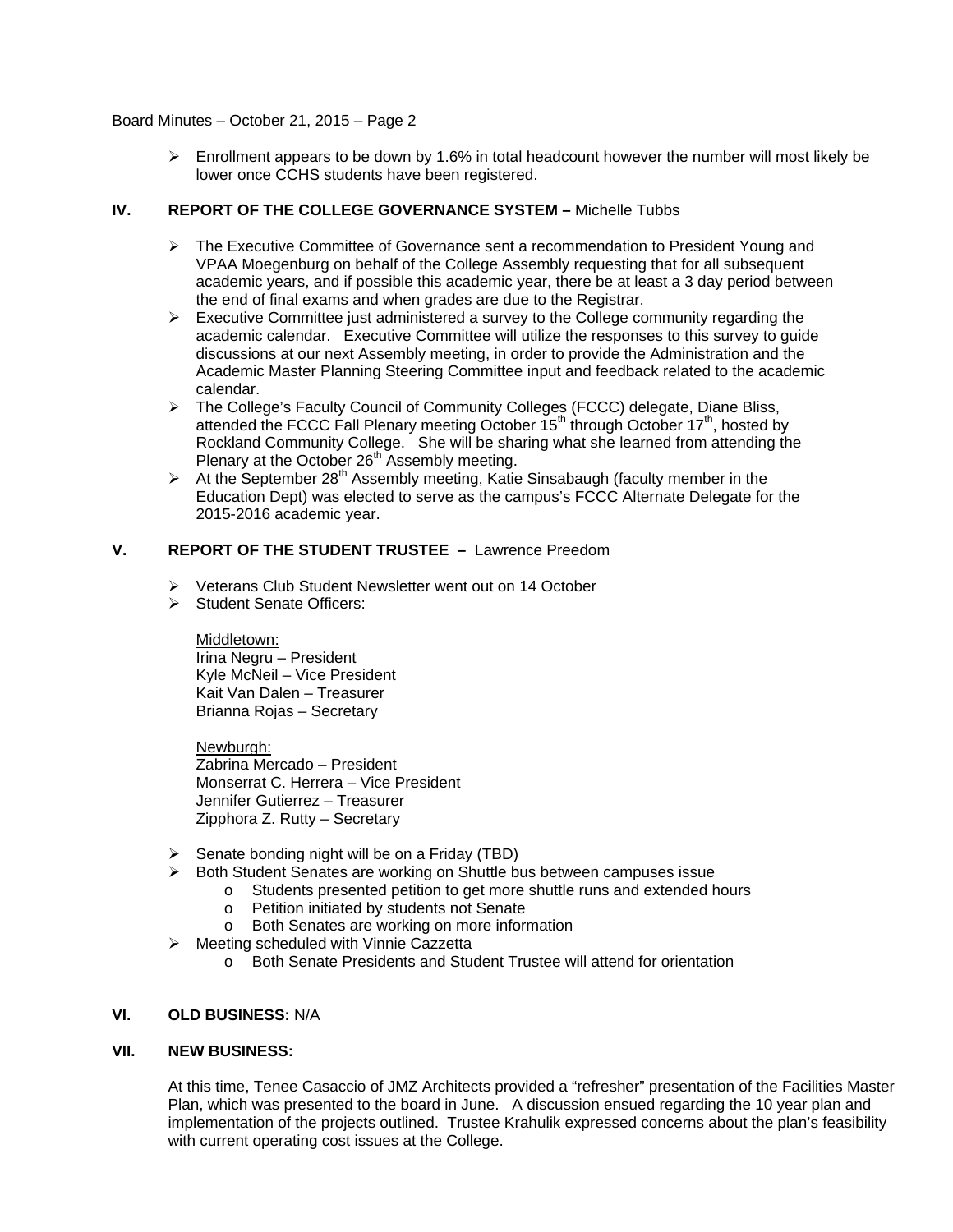Board Minutes – October 21, 2015 – Page 3

Chair Ullrich noted that the timetable for projects would be implemented according to the board.

*The entire presentation has been included as Addendum #1 (attached)*

**A motion was made** to approve Resolution 4: Approval of the College's Facilities Master Plan

 Hunter/Wolfe 6 Yes/1 No

*A motion was made* to approve Resolution 5: Approval of Contract with ITEC (Information Technology Exchange Center)

Krahulik/Murphy<br>Unanimous Unanimous

**ACCT Conference Report** - Trustee Watson and Trustee Wolfe

Trustees Watson and Wolfe gave an overview of their recent attendance at the ACCT (Association of Community College Trustees) conference. Both found the conference to be enlightening and discussion was held regarding the many sessions they attended. Of particular interest was information regarding dormitories and Chair Ullrich requested that Trustees Wolfe and Watson forward a summary of their notes to the board.

# **VIII. BOARD CHAIR COMMENTS** - Helen G. Ullrich

- $\triangleright$  The OCCC Association is a 501C3 which operates Ancillary services that the College is not permitted to run and this organization is the custodian for Student Activities fees. Currently there is no policy governing use of student activity fees, however Chair Ullrich met with VP Cazzetta and VP Brusati and a policy will be created. The policy will be agreed to by both Student Senate and the board of trustees together. An update to the Bylaws is also in process.
- $\triangleright$  A thank you letter on behalf of the board has been sent to Orange County Legislators in appreciation for the support that has been given to the College.
- $\triangleright$  Vice Chair Krahulik will chair the November board meeting as Chair Ullrich will not be at the meeting.

# **IX. COMMITTEE REPORTS:**

## **Academic Programs and Services Committee**: N/A

### **Audit and Finance Committee:**

- $\triangleright$  Trustee Krahulik reported that although Enrollment is down, there is optimism in that other revenue sources have done well, in comparison to September of 2014.
- $\triangleright$  Expense side of finances did very well and he congratulated Administration with keeping costs under control.
- $\triangleright$  Trustee Krahulik noted that the committee has concerns/suggestions as follows:
	- o Cost of upgrades to IT area. VP Hamburg noted that \$2 Million is available from the State which will be used to develop 3 classrooms and this funding could assist with the IT area.
	- o With upcoming Casino in Sullivan County, there is opportunity for programs at the College such as hospitality courses. He suggests that the Administration should be reaching out to the Casino representatives to determine needs and programming should be up and running by January of 2016 or by summer.
	- o Pro-active partnering with OC Chamber, OC Partnership, and more outreach to the business community would increase revenue.